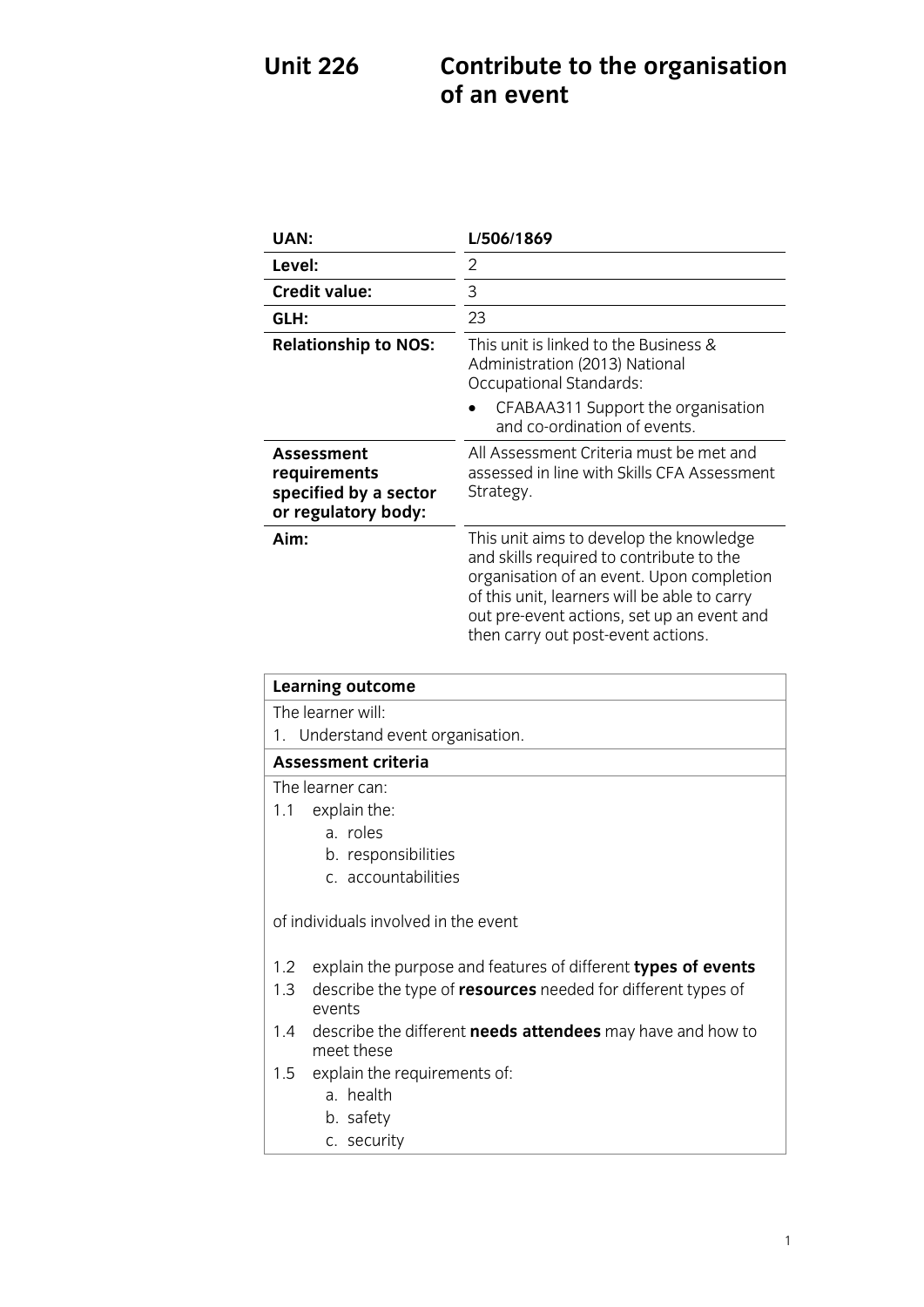when  $\mathbf{v}$ 

1.6 describe the types of **problems** that may occur during events and how to deal with the model with the model with the model with the model with the model with the model with<br>The model with the model with the model with the model with the model with the model with the model with the m

#### **Assessment Guidance**

#### **Types of Events:**

**Types of Events:** eg

- Annual General Meeting (AGM)
- a trade show
- a training conference
- an academic conference
- a team building event
- an awards ceremony
- a seminar
- a wedding

### Resources:

These will depend on the type of event, choose at least two from the list above and detail what resources would be required for each one. list above and detail what resources would be required for each one.

- overnight accommodation<br>• car parking permits
	- car parking permits
	- special dietary requirements
	- disabled access to venue

### Problems:

**Problems:** eg

- equipment breakdown
- speaker is late
- refreshments late
- power cut

#### j **Evidence may be supplied by:**

- report<br>• profess
- professional discussion<br>• questioning
- questioning

## **Learning outcome**<br>The learner will:

2. Be able to carry out pre-event actions.

#### Assessment criteria

The learner can:

- 2.1 identify venue requirements for an event
- 2.2 obtain resources within the agreed timescales 2.2 obtain resources with the agreement timescales with the agreement timescales with the agreement of the agreement of the agreement of the agreement of the agreement of the agreement of the agreement of the agreement of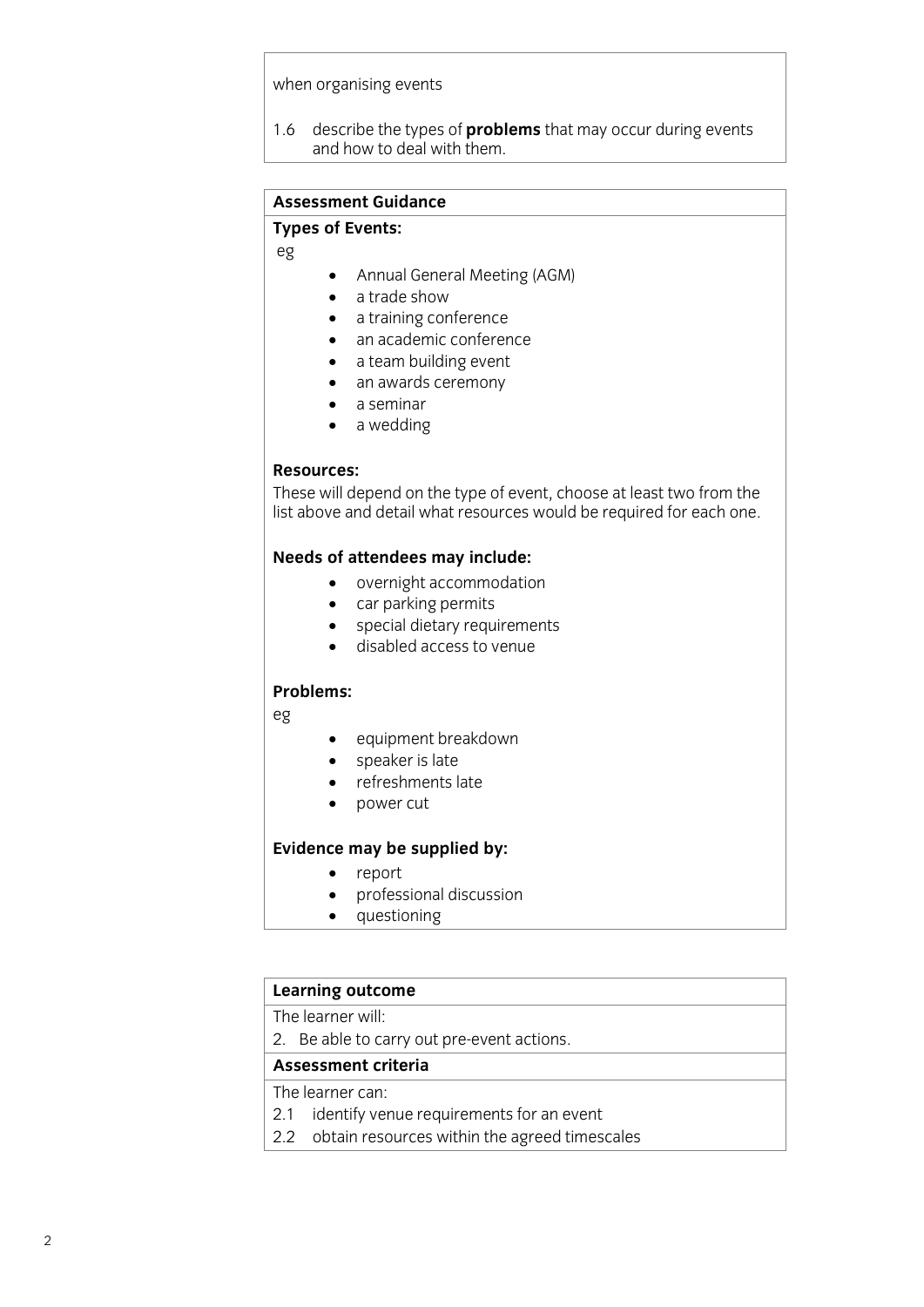- distribute pre-event documentation to delegates in accordance  $2.3$ with the event plan
- 2.4 co-ordinate attendee responses within the agreed timescale
- 2.5 identify any special requirements of event attendees.  $\frac{1}{2}$ .  $\frac{1}{2}$  identify any special requirements of event at terms of event at terms of event at terms of event at the special requirements of event at the special requirements of event at the special requirements o

### **Assessment Guidance**

### **Evidence may be supplied by:**

- 
- **Example 19**<br> **Evidence** may be supplied by the supplied by the supplied by the supplied by the supplied by the supplied by the supplied by the supplied by the supplied by the supplied by the supplied by the supplied by th • witness testimony<br>• professional discus
	- professional discussion
	- questioning<br>• observation
	- observation

## **Learning outcome**<br>The learner will:

3. Be able to set up an event.

### Assessment criteria

The learner can:

- 3.1 set up layout and resources in accordance with the event plan
- 3.2 confirm that all identified resources are in place and meet requirements
- $3.3$ behave in a way that maintains organisational values and standards. standards.

## **Assessment Guidance<br>Evidence may be supplied by:**

- **Evidence** observation
	- product
	- witness testimony<br>• questioning
	- questioning

### **Learning outcome**<br>The learner will:

4. Be able to carry out post-event actions.

#### Assessment criteria

The learner can:

- 4.1 ensure the venue is restored to the required conditions in accordance with the terms of the contract
- 4.2 carry out follow-up actions in accordance with the event plan and agreements made at the event. agreement made at the event.

## **Assessment Guidance**

- **Evidence C**<br> **e** observation<br> **e** product
	- product